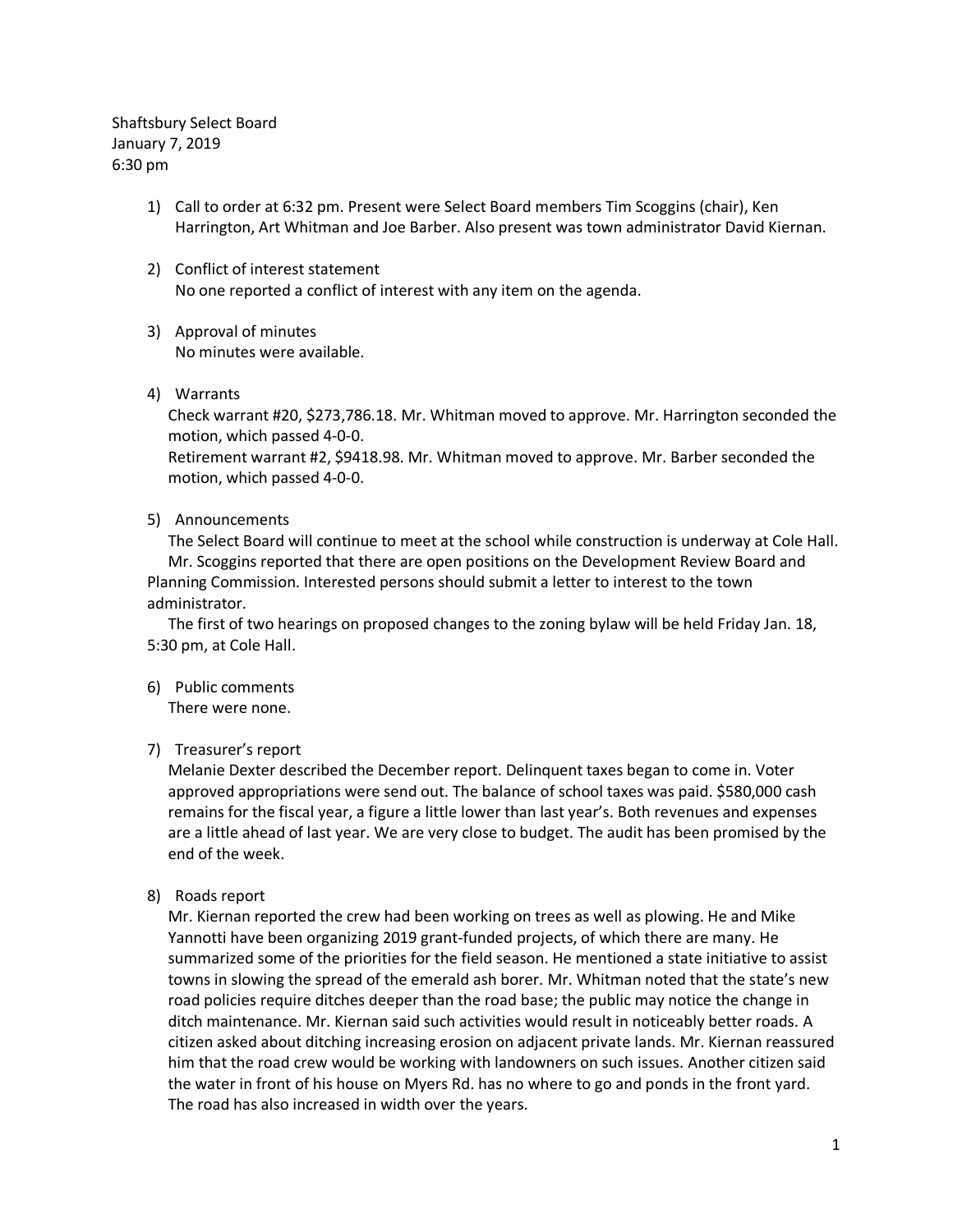## 9) FY 2020 budget

Mr. Kiernan said the Board would need to warn the final budget at the regular meeting on January 21.

Community appropriations:

WBTN reported it would seek to secure a petition for a community appropriation of \$5000. (Voters will vote on community appropriations line by line.)

BRS Funding: Mr. Harrington moved to fund Bennington Rescue Squad at the \$25,000 level. Mr. Scoggins seconded the motion. Mr. Whitman moved to postpone the discussion until Mr. Krulikowski can be present. Mr. Barber seconded the motion, which passed 4-0-0.

10) Annual liquor license approvals

Mr. Whitman moved to approve the 2019 Paulin Inc liquor license. Mr. Barber seconded the motion, which passed 4-0-0.

Mr. Whitman moved to approve the 2019Thyme Tables liquor license. Mr. Harrington seconded the motion, which passed 4-0-0.

# 11) Town garage/Cole Hall update

Work at both continues. The windows downstairs at Cole Hall will be renovated in June and July under a different contract from the upstairs Cole Hall work. The road to the transfer station bins has been rebuilt. A final top coat of gravel will placed by the road crew at a later date.

# 12) Other business

- Citizens complained that noise at Dailey has increased at all hours of the day and night. Evenings were peaceful in 2017, but now loud noises occur more often and always. The noises are keeping people awake at night. Can the town enforce a noise ordinance? Mr. Kiernan and members of the Board responded that it depended on the initial permits granted – if any. (The company pre-dates zoning and Act 250.) Board members will reach out to Brian Lent of Dailey. A citizen suggested Dailey erect a sound barrier. Mr. Barber suggested finding out what the decibel level is the citizen's home.
- A citizen asked about abandoned vehicles. Mr. Kiernan suggested the person contact the zoning administrator, who will look into it.
- Mr. Harrington asked when the town was going to get rid of the Dodge. Mr. Kiernan said planning the fleet is under way and until finalized, he can't say when the Dodge will go or even if it will go.
- Mr. Whitman said for Mr. Barber's and Mr. Harrington's benefit that the town asked Shires to consider fixing Paran Rd. to the entrance to Paran Acres. State engineers will assist the Town in costing out various restoration alternatives and have those numbers before the Jan 16 DRB meeting. Mr. Whitman expressed concern about the culvert under Paran Rd. The board discussed which parts of the road might best be paved, if any. Mr. Harrington said the developer should pay to pave the road. Mr. Scoggins said other communities are taking an entirely different tack in an effort to attract developers. Mr. Kiernan will share the engineer's findings re Paran Rd. with the Board as soon as he has them.
- 13) Review of action items
	- Glastenbury Rd. hasn't been resolved.